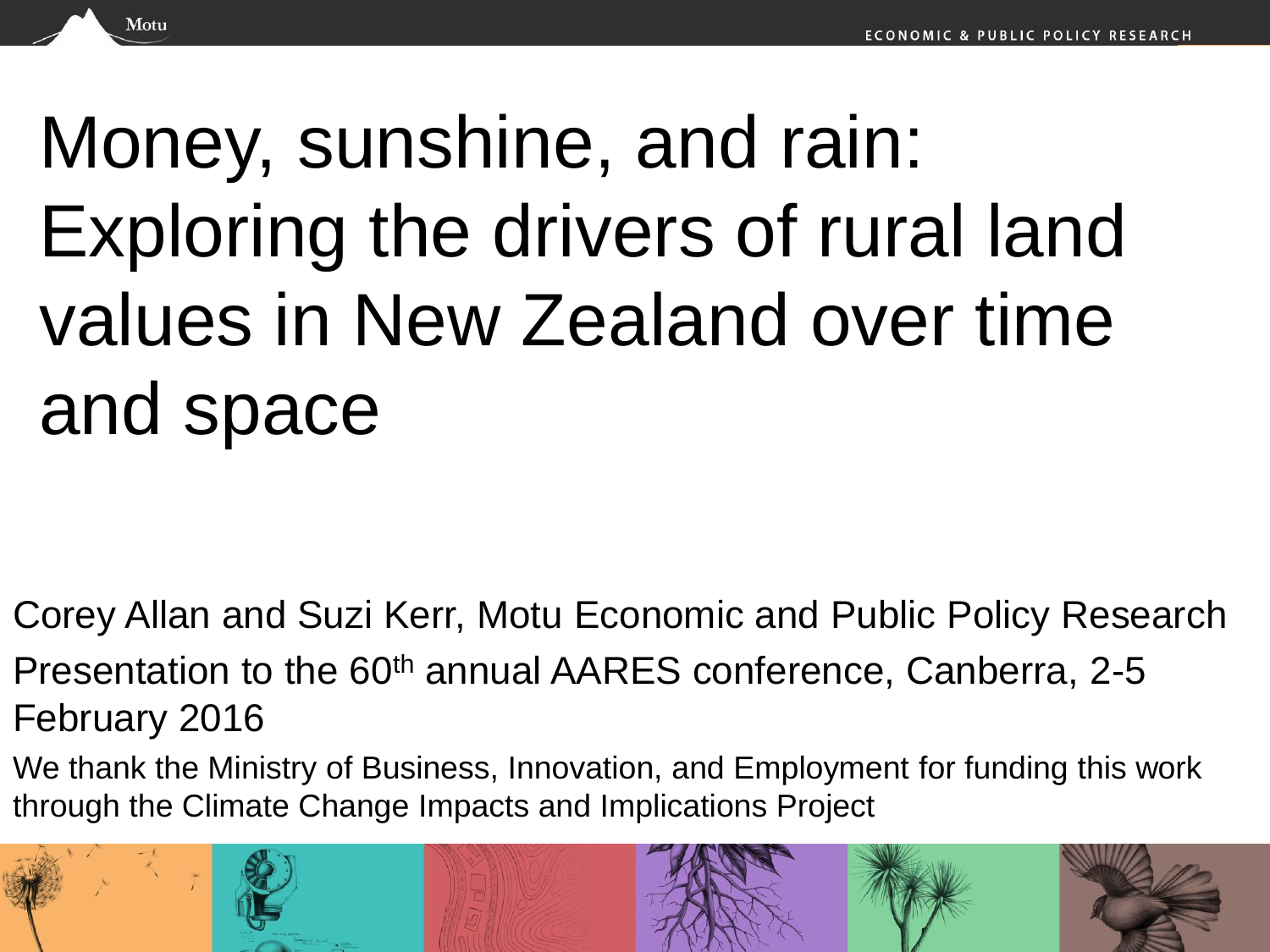Key questions

Does the value of farmland in New Zealand reflect the prospects facing the agricultural sector?

Motu

Does the effect of climate on rural land values work through agricultural profitability or another channel? (Schlenker et al 2005, 2006)

Is there evidence that amenities/urban conversion options play a role in determining rural land values?

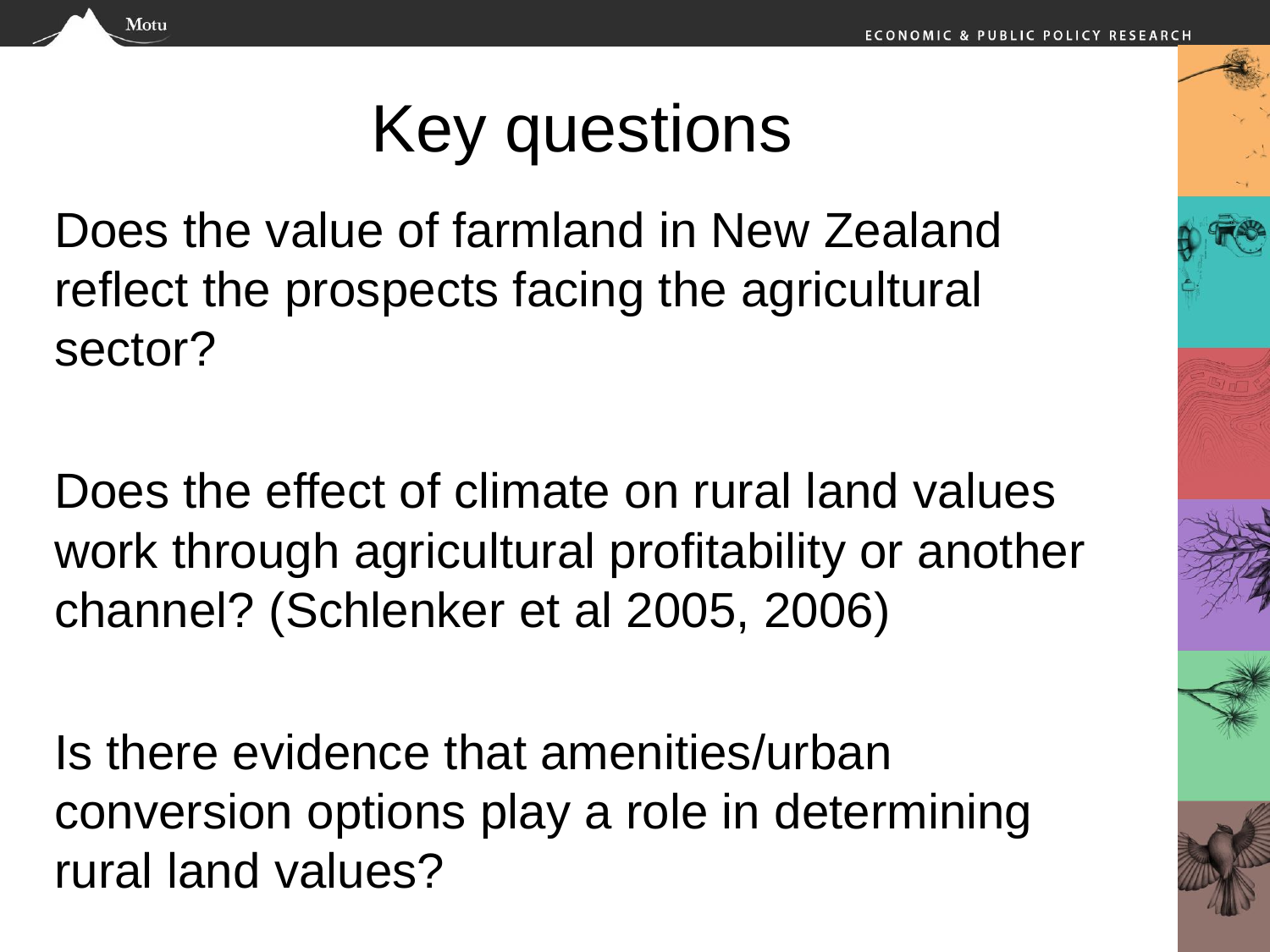# Data

#### Panel

Motu

- MB farmland valuations data (QVNZ)
- Panel of 4,218 MBs, each observed once per 3 year valuation cycle
- Dairy, sheep/beef, and forestry profitability and commodity prices
- All variables are land-use weighted at MB level

### Cross-section

– Growing degree days (GDDs), days of soil moisture deficit, irrigation, soil quality, slope, distance to school, town, port, local house prices

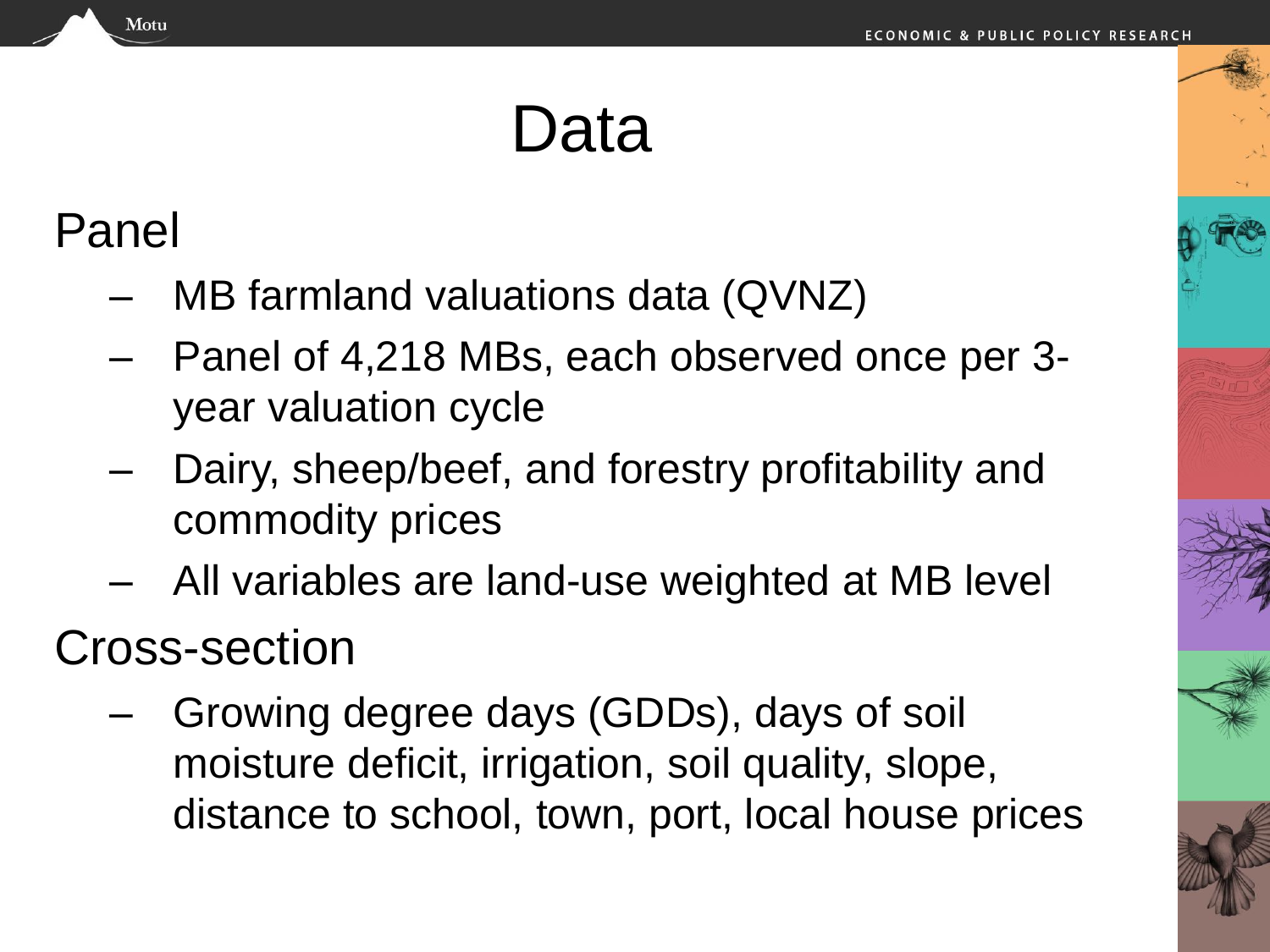# Empirical framework graphically

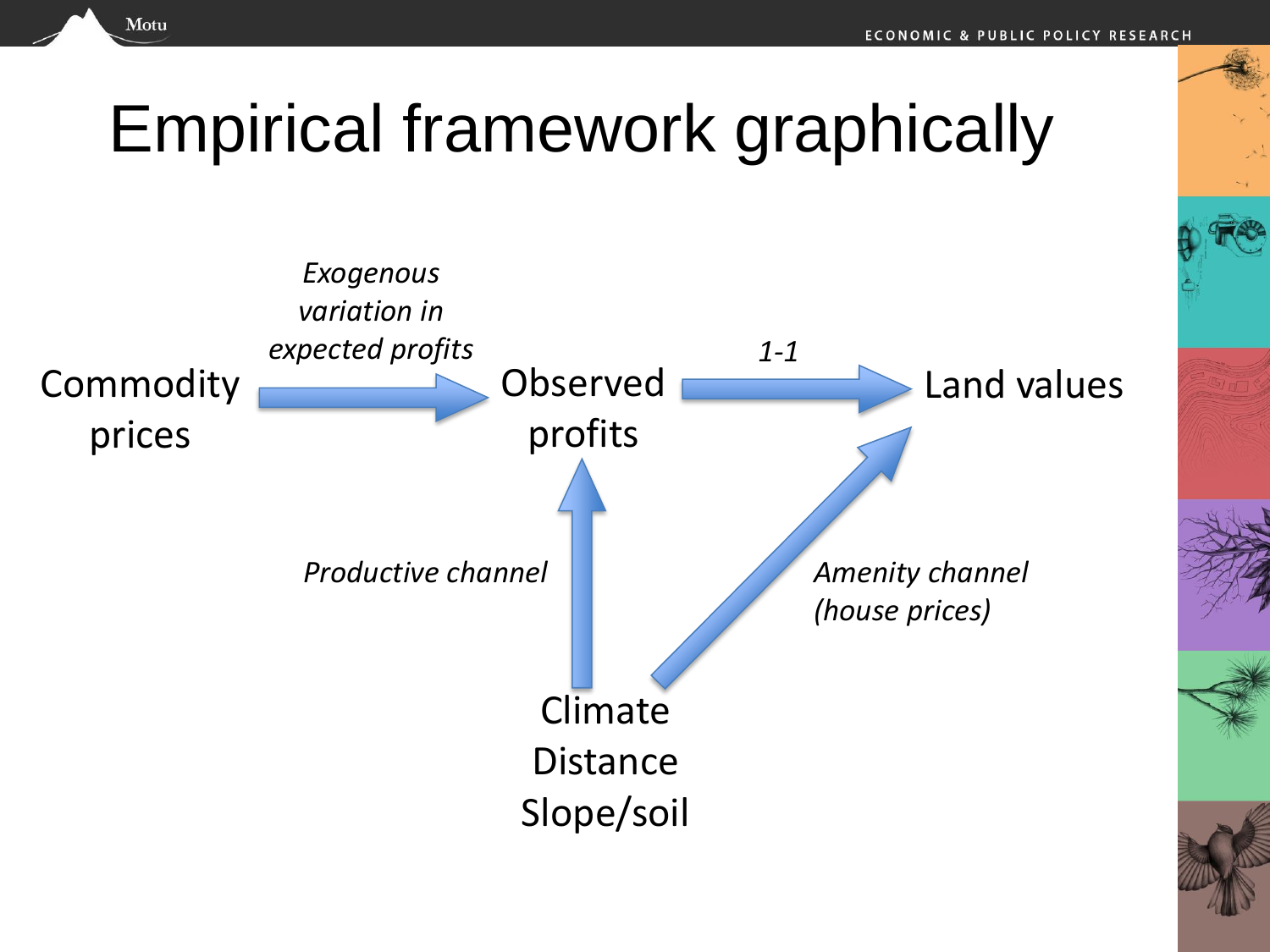# Empirical framework

2-step estimation procedure

Motu

– Observed profits provide a noisy measure of *expected* profits

$$
PV \pi_{it} = \alpha_0 + \alpha_1 p_{it} + \theta X_i + \psi_t + \eta_{it}
$$

Value<sub>it</sub> = 
$$
\beta_0
$$
 +  $\beta_1 PV \hat{\pi}_{i,t-1}$  +  $\gamma X_i$  +  $\lambda_t$  +  $\varepsilon_{it}$ 

 $X_i$  contains variables describing climate, land quality, and distance to amenities, house rices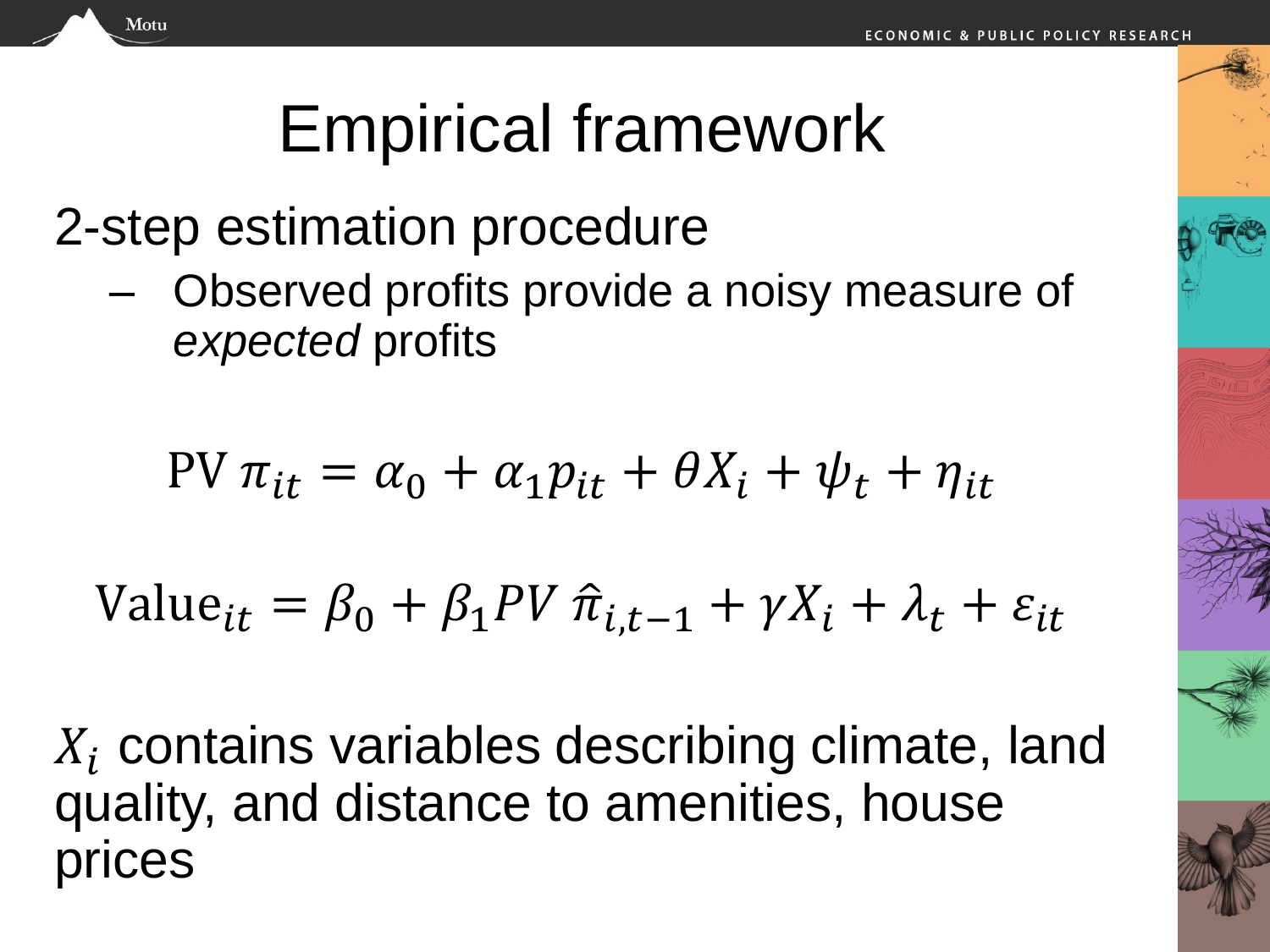$$0 - $3,793$ 

\$3,794 - \$5,005

 $$5,006 - $6,118$ 

\$6,119 - \$7,168

\$7,117 - \$9,421

\$9,422 - \$12,253

\$12,254 - \$16,112

\$16,113 - \$20,417

\$20,418 - \$23,406

\$23,407 - \$57,927

No data

#### Motu

## Land values and profits

 $$0 - $2.046$  $$2,047 - $3,570$  $$3,571 - $5,180$ \$5,181 - \$6,994 \$6,995 - \$9,557 \$9,558 - \$12,279 \$12,280 - \$15,987 \$15,988 - \$19,787 \$19,788 - \$26,059 \$26,060 - \$133,491

No data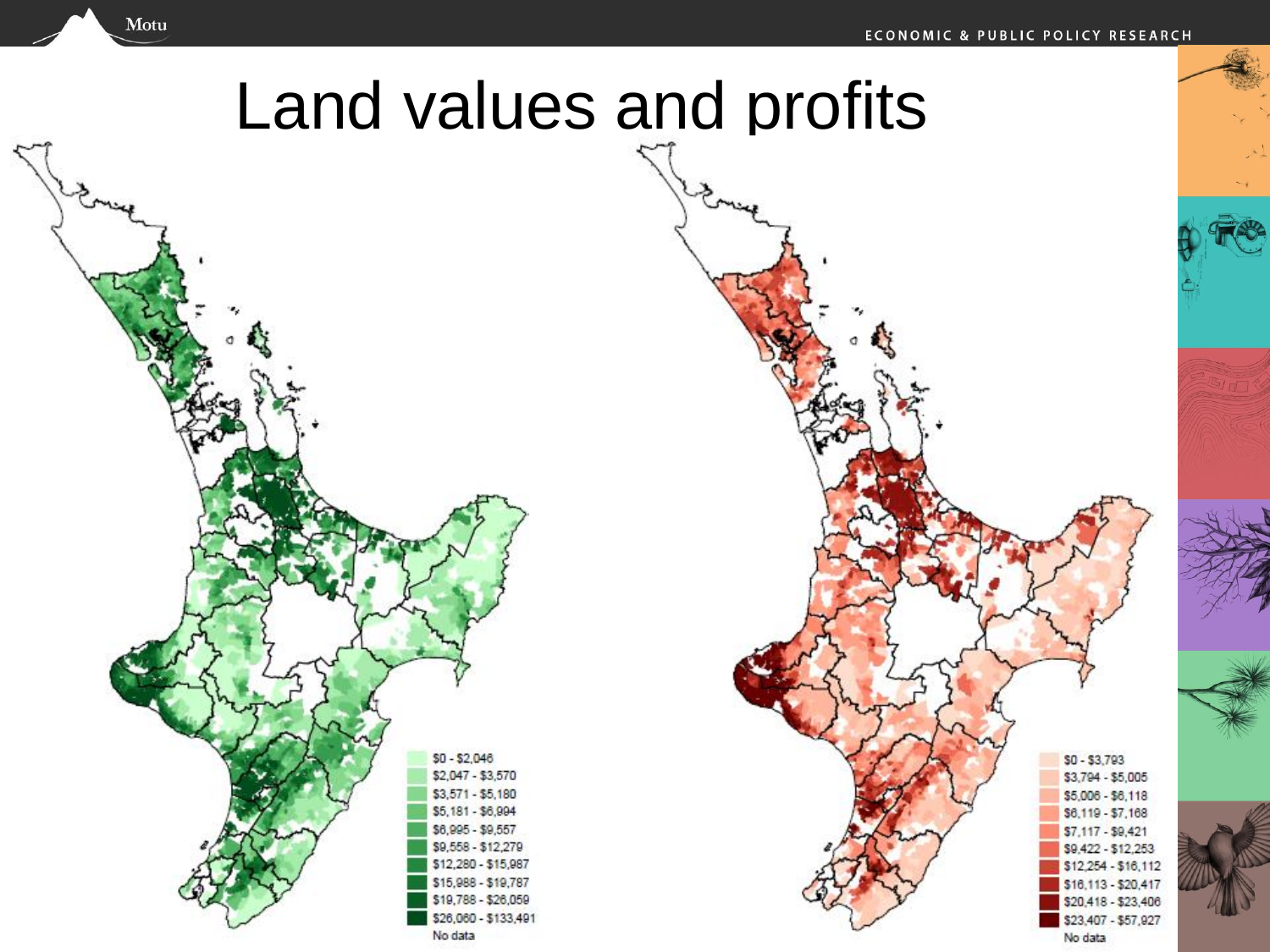# Ricardian estimates

Motu

|                                            | Values <sub>it</sub><br>$(2SLS - 2nd stage)$ | $log(Values_{it})$<br>(OLS) | $log(PV)$ Profits <sub>it</sub> )<br>$(2SLS - 1st Stage)$ | $log(Values_{it})$<br>$(2SLS - 2nd stage)$ |  |
|--------------------------------------------|----------------------------------------------|-----------------------------|-----------------------------------------------------------|--------------------------------------------|--|
| PV Profits $_{i,t-1}$                      | $0.996***$<br>(0.04)                         |                             |                                                           |                                            |  |
| $log($ PV Profits <sub>i,t-1</sub> )       |                                              |                             |                                                           | $0.969***$<br>(0.061)                      |  |
| $GDDs_i(00s)$                              |                                              | $0.347***$<br>(0.017)       | $0.288***$<br>(0.023)                                     | $0.063**$<br>(0.03)                        |  |
| $GDDs_i^2$                                 |                                              | $-0.008***$<br>(0.001)      | $-0.006***$<br>(0.001)                                    | $-0.002**$<br>(0.0001)                     |  |
| Days soil<br>moisture deficit <sub>i</sub> |                                              | $-0.008***$<br>(0.0002)     | $-0.011***$<br>(0.0004)                                   | $0.003***$<br>(0.001)                      |  |
| log(House prices <sub>kt</sub> )           |                                              | $0.368***$<br>(0.024)       | $0.136***$<br>(0.034)                                     | $0.193***$<br>(0.036)                      |  |
| $R^2$                                      |                                              | 0.786                       |                                                           |                                            |  |
| MB fixed effects                           | <b>YES</b>                                   | <b>NO</b>                   | <b>NO</b>                                                 | <b>NO</b>                                  |  |
| Year fixed effects                         | <b>NO</b>                                    | <b>YES</b>                  | <b>YES</b>                                                | <b>YES</b>                                 |  |
| Distance, soil, slope                      | <b>NO</b>                                    | <b>YES</b>                  | <b>YES</b>                                                | <b>YES</b>                                 |  |